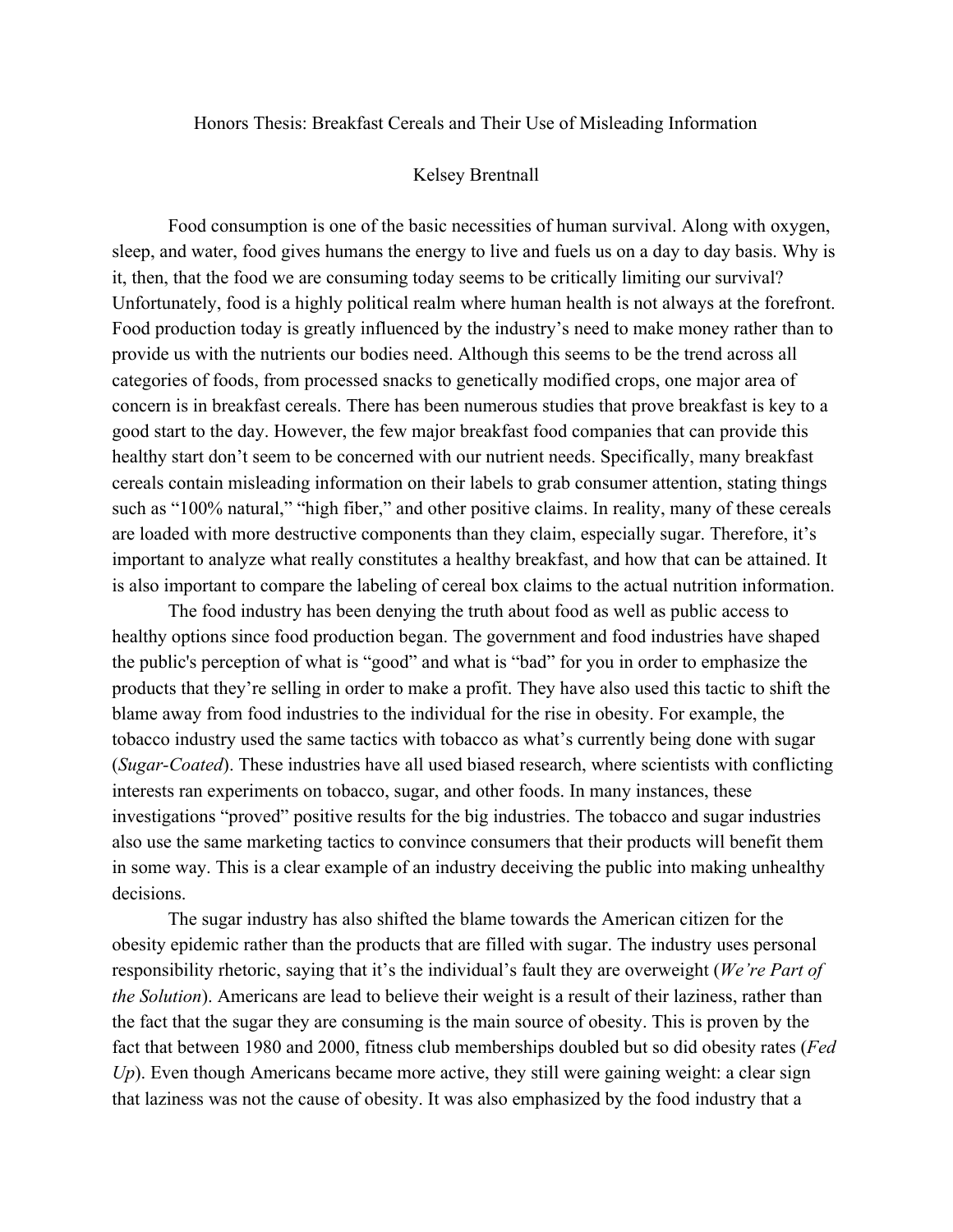calorie burned equaled a calorie consumed (*Sugar Coated*). Therefore, it was believed by the public that it was okay to eat sugary foods, as long as they exercised and burned off those calories. However, this is completely false, since different sources of calories are metabolized very differently in the body. For example, 100 calories of almonds is very different than 100 calories of cake. In this way, the public was lead to believe that they, alone, were responsible for their weight and poor health, leaving sugar out of the equation. In this way, the food industry has numerous deceiving practices that shape public opinion to what will produce the most revenue. Unfortunately this does not always coincide with what is healthiest.

One major aspect of food today that makes it so unhealthy is the fact that it is loaded with sugar. Ever since the low-fat craze, Americans have been consuming excess sugar, leading to all sorts of diseases. The worst part about this, however, is that neither the government nor the food industries have done anything to limit Americans' sugar intake. In fact, they have ensured that consumers are not aware of how much sugar they're consuming nor the fact that it is so detrimental to their health.

In the 1980's, the low-fat trend lead to excess sugar consumption in America (*Fed Up*). When the fat is taken out of food, it is left highly unpalatable. Therefore, the simple solution that the food industry came up with was to add excess sugar, making the food more pleasant. This began the epidemic of obesity and extreme sugar consumption in the U.S.. Between the years of 1977 and 2000, humans have doubled their intake of sugar (*Fed Up*). Not surprisingly, this has lead to a plethora of diseases plaguing the population. When the liver is overloaded with fructose from our diet, it converts the sugar to fat. This leads to fatty liver disease, diabetes, and heart disease. Specifically, in the past 30 years, obesity rates have doubled to 600 million while diabetes rates have tripled to 347 million worldwide (*Sugar Coated*). These diseases are not only affecting adults, but more and more children have been diagnosed with type 2 diabetes as well as fatty liver disease. Additionally, 40% of the non-obese population has the same metabolic diseases that the obese do because they are consuming these sugar-filled foods (*Sugar Coated).*

It's not surprising that humans are hooked on sugar, since several studies have found sugar to be very similar to cocaine (*Fed Up*). In fact, it has been found that sugar is eight times more addictive than cocaine. In one experiment, cocaine-addicted rats were given the choice of sugar water or cocaine over a 15 day period. 40 out of the 43 rats chose sugar water over cocaine. The rats on a sugar water diet showed telltale signs of addiction, such as binging, craving, and withdrawal. Other studies have suggested that sugar is habit-forming, stimulating the same brain responses as opiates (*Food Politics*). Because humans are so conditioned to these high levels of sweetness, they crave sugar even more (*Fed Up*). As if this is not enough of an issue, the sugar industry will do anything to keep Americans hooked on sugar.

Industries have ensured that Americans are unaware of the specifics of their sugar intake. Sugar hides under 56 different names on food labels. Some of these names include molasses, honey, dextrose, corn syrup, cane sugar, fructose, maltose, sucrose, and dextran, in addition to others. Additionally, the amount of processed foods has doubled in 30 years to 2012, with many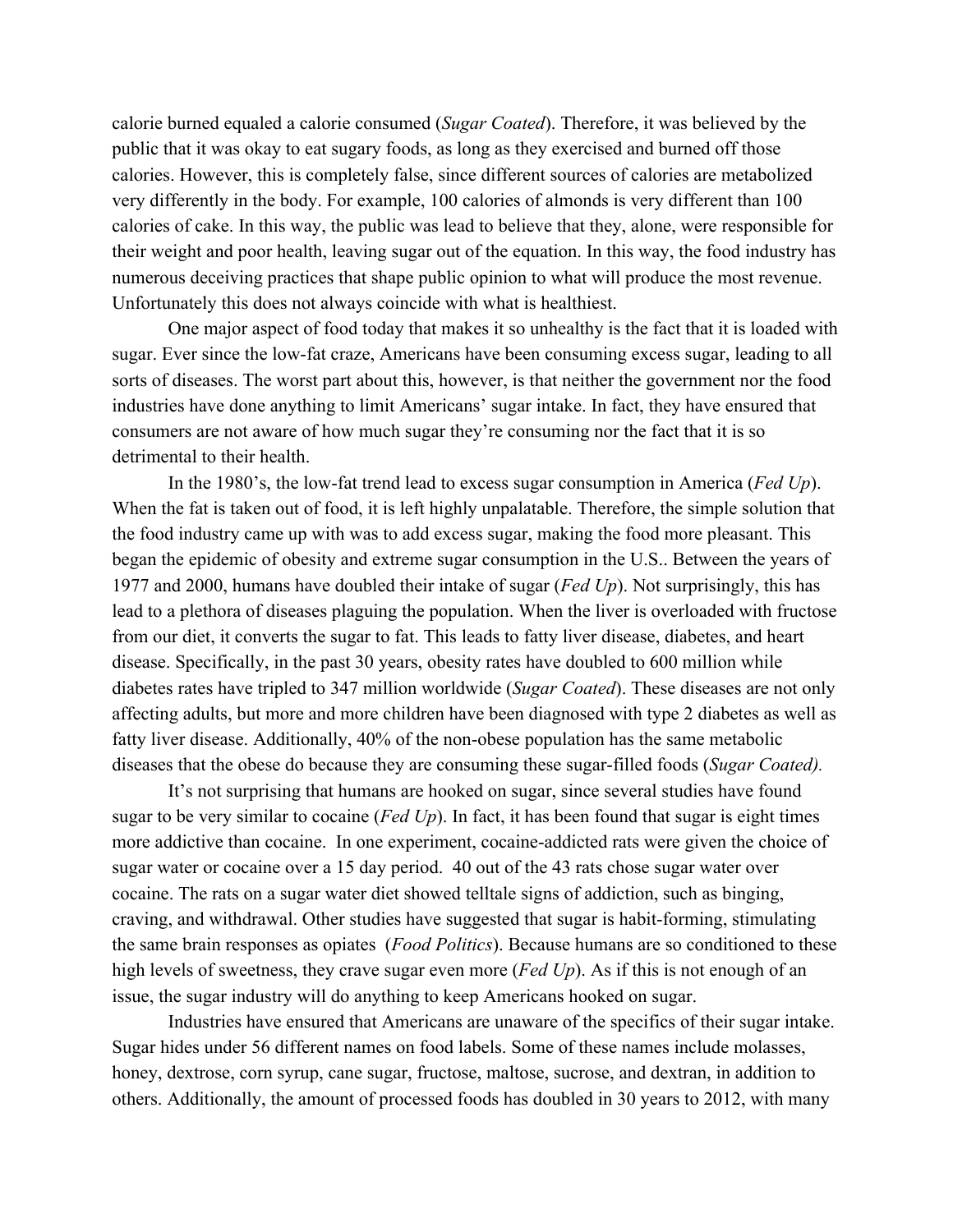of these foods containing sugar. In fact, of all the packaged foods in the grocery store, 74% of them are spiked with added sugar *(Sugar Coated*). While this includes foods like cereal and cookies, it also includes other less obviously sweet foods like salad dressing, barbeque sauce, hamburger buns, hamburger meat, etc. (*Sugar Coated*).When the FDA proposed having an added sugar label on these processed foods, the food industries protested. For example, Oceanspray asked to be exempt from this, admitting that cranberry juice needs all of the extra sugar to taste good. Not only is there no added sugar value, but there is no percentage for daily recommendations of sugar on nutrition labels, which was the result of sugar lobbyists fighting the World Health Organization (*Fed Up*). Although nutrition labels do contain the amount of sugar contained in the product, it is labeled in grams not teaspoons. This is unfair because while many people understand the size of a teaspoon, not many are familiar with the metric system (*Last Week Tonight*). The American Heart Association recommends a daily allowance of 6-9 teaspoons of added sugar a day, yet Americans are consuming nearly three times this amount. Adults have 19.5 teaspoons of added sugar daily, while teenagers consuming an excess of 30 to 41 teaspoons per day (*Sugar Coated*).

Not only do food companies conceal the truth behind their sugar content, they also hire scientists with conflicting interests to perform experiments for their products. For example, in the 70's, scientist John Yudkin was independently performing research on how sugar was harmful for the body. Therefore, the sugar industry paid scientist Ancel Keys to conduct research showing how dietary fat was bad in order to take the blame off of sugar (*Sugar Coated*). The sugar industry began to hire PR in order to influence the public opinion on sugar, with the goal being to make sure that there was never a public consensus on whether sugar is bad or not. Similar to Yudkin's research, artificial sugars, such as saccharine and cyclamates, became a large threat to the sugar industry. Therefore, the industry funded research to test the harmful effects of these products, coincidentally finding that fake sugars are a danger to health. Individual companies are also responsible for conflicting interests in relation to sugar. For example, Coca Cola sponsored a study that proved sugar in soft drinks does not have a correlation to obesity. Additionally, in coordination with McDonald's they sponsored the Canadian Obesity Summit, which aimed to provide help to those with the chronic disease. While Americans are suffering through diseases like diabetes and cardiovascular disease, believing that exercise is the key to maintain good health, the sugar industry is hiding the truth behind the deadliness of its product.

Ready-to-eat cereals are one of the items that tend to be loaded with added sugars. However, not much of the public is aware of this fact, and consume cereal assuming that it is a safe breakfast choice. One reason for this is the fact that food industries disguise cereal boxes with misleading claims which lead consumers to believe they are making a healthy choice. There are ample examples of breakfast cereals with outlandish claims that certainly misguide healthy decisions.

Many cereals contain an absurd amount of sugar; so much so that there's no difference between eating that or a piece of cake for breakfast (*Food Politics*). Kellogg's Honey Smacks,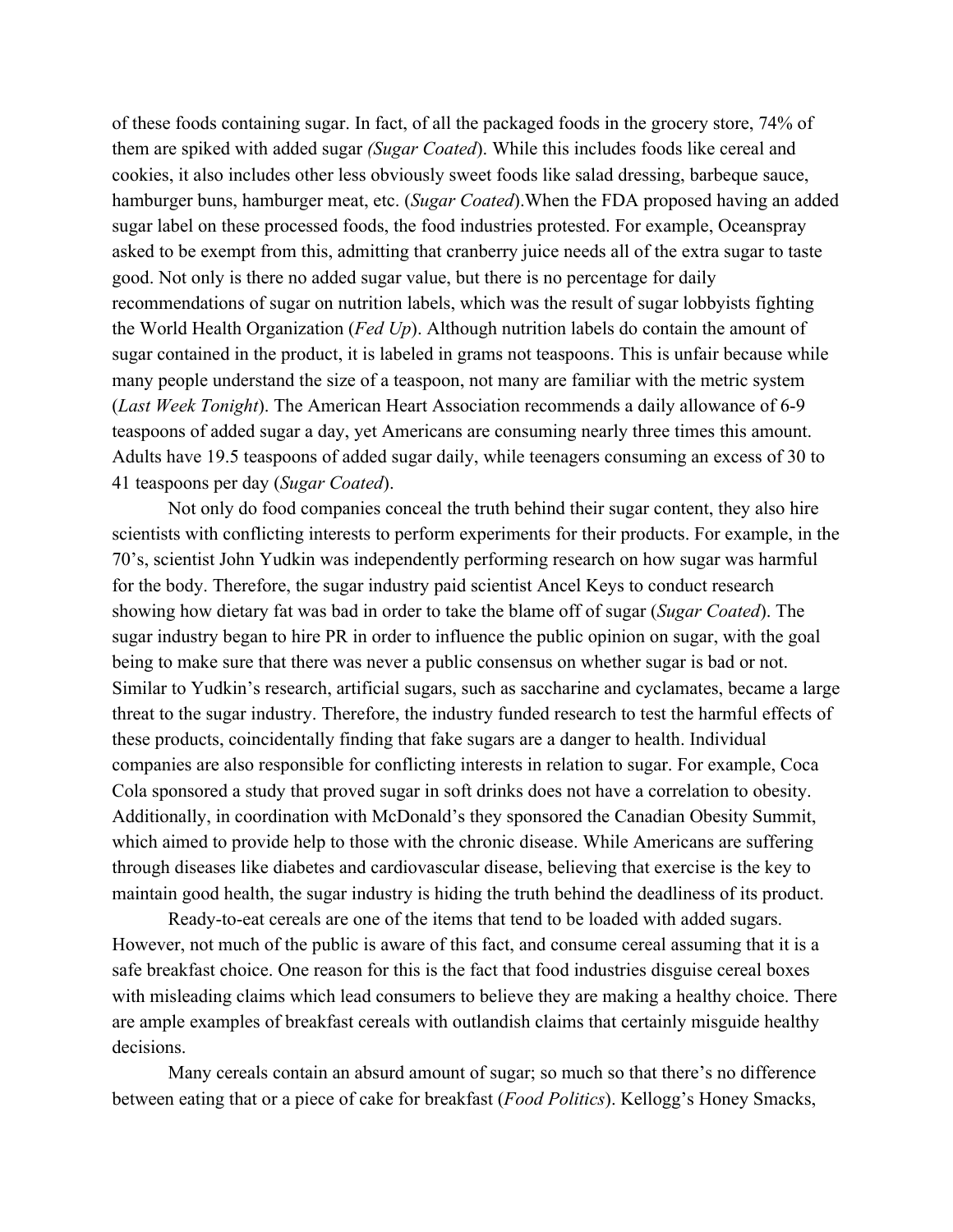for example, is nearly 56 percent sugar by weight. Compared to a twinkie that is 18 grams of sugar, one cup of Honey Smacks contains 20 grams. A serving of Honey Nut Cheerios is filled with 12 grams of sugar, while three Chips Ahoy cookies contain 11 grams. However, cereal companies deceivingly hide this information from the public.

A Kellogg's Frosted Mini Wheats commercial is an example of misleading claims in the breakfast industry (*Kellogg Settles…*). Kellogg's claimed that the cereal was "clinically shown to improve kids' attentiveness by nearly 20% (*Kellogg Settles…*)." However, only about half the children who ate Frosted Mini Wheats for breakfast showed any improvement in attentiveness, averaging just under 11% better in attentiveness, rather than "nearly 20%." Additionally, these statistics were compared with children who had eaten no breakfast at all. The federal trade commission found these claims illegal, violating federal law and told Kellogg's that they cannot write untrue claims (*Kellogg Settles…*).

However, Kellogg's again misled the public with their Rice Krispies Cereal (*FTC Investigation...*). They claimed that Rice Krispies "now helps support your child's immunity" with "25 percent Daily Value of Antioxidants and Nutrients – Vitamins A, B, C, and E." Their advertising was an attempt to capitalize on the then-present swine flu fears (O'Callahan). O'Callahan stated that "By their logic, you can spray vitamins on a pile of leaves, and it will boost immunity." The addition of some antioxidants and vitamins to the cereal does not negate the fact that it's completely filled with sugar.

General Mills Total Blueberry Pomegranate Cereal also used false claims in order to take advantage of the antioxidant craze (Adams). Although named so, the cereal did not actually contain any blueberries or pomegranate seeds. Instead, the company combined artificial colors Red #40 and Blue #2 with various oils and sweeteners like soybean oil and sugar to give the illusion of these fruits. The cereal did, however, contain eight different sweeteners: sugar, corn syrup, barley malt extract, brown sugar syrup, malt syrup, sucralose, molasses and honey.

Even Kellogg's Kashi Line was scrutinized by the Federal Trade Commission for misleading its consumers. (*Kellogg Agrees…*). The line was asked to drop the terms "all natural" and "nothing artificial" from some of their products. These products contained ingredients like pyridoxine hydrochloride, calcium pantothenate, and soy oil [processed using hexane,](http://www.epa.gov/ttn/atw/hlthef/hexane.html) which is a component of gasoline. These instances, as well as many others, of misleading information make it incredibly difficult for consumers to make healthy choices about what they're eating. "The public is demonstrably confused about what to eat," said Marion Nestle, a nutritionist at New York University, who recently gave a talk at the New York Academy of Sciences about diet and food politics (Thompson). There is conflicting information everywhere within the food industry, greatly confusing consumers as to which products they should be purchasing. In an industry where the Smart Choices program ended up on the front of a Foot Loops box, the public is constantly being deceived into making poor health choices.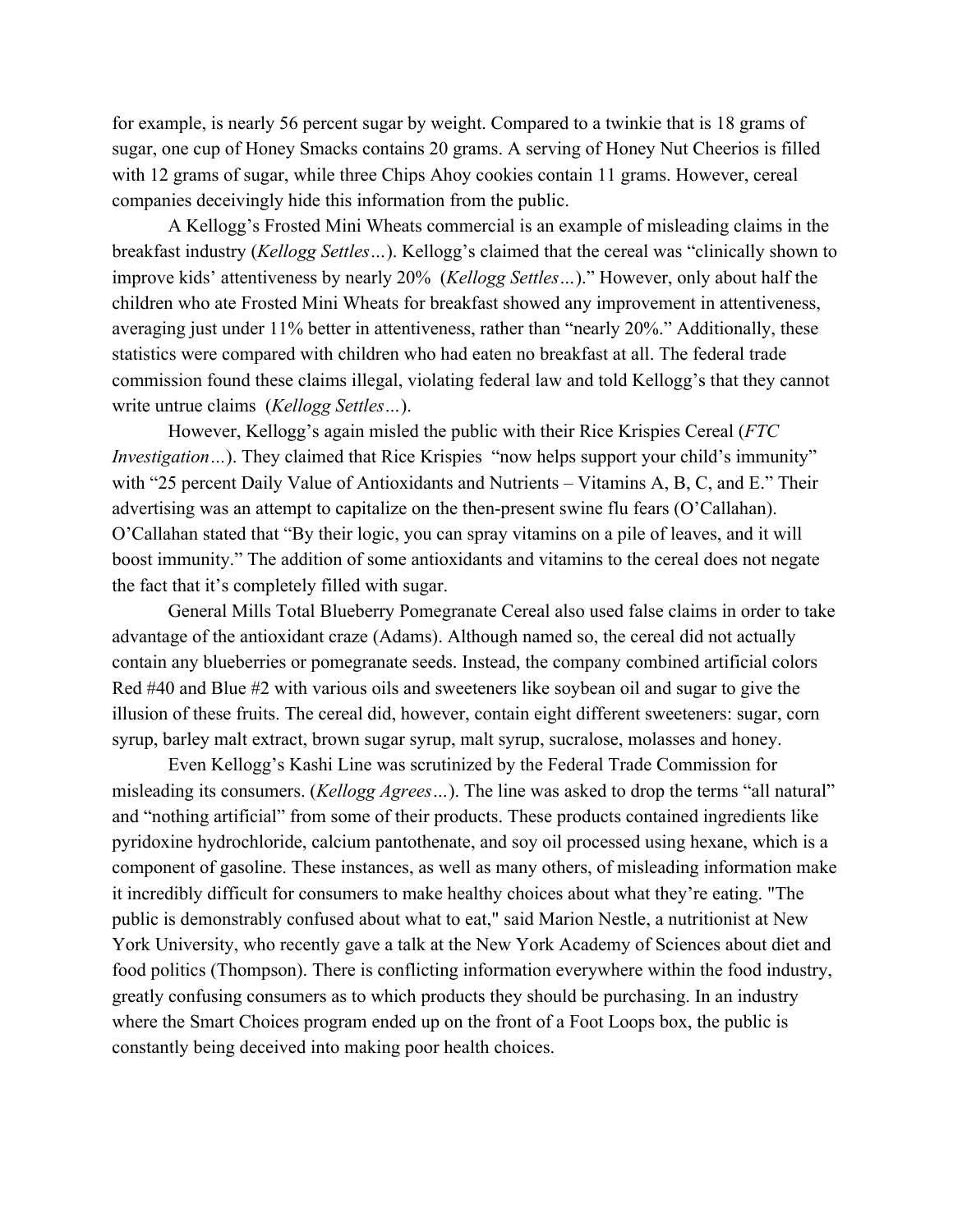Food labeling, whether it's through colors, logos, characters, or information, ultimately guides us towards the cereal box we will purchase. Therefore, the fact that so much of what is advertised for ready-to-eat cereals is either misleading or untrue, consumers are left in the dark. Not only are there catchy claims on all sides of a cereal box, but there's also the nutrition label, where the most important information is, despite its small size and placement. Included on the nutrition label is the percent daily values (DV), which are for a person eating 2,000 calories per day (Wolfram). When looking at percent daily values, it's important to keep in mind that a low percentage would be 5% or less while a high one would be 20% or more. Therefore, it's important to aim high for vitamins, minerals, and fiber. Protein, however, is not included as a DV on the nutrition label. The carbohydrates value contains three types of carbs: sugars, starches, and fiber. Therefore, it's possible to find the amount of starch by subtracting the values for sugar and fiber from the entire carbohydrate value. Sugar is listed in grams rather than tablespoons, which keeps the public from understanding the true amount of sugar. Finally, all of the ingredients on a nutrition label are listed in descending weight, with the largest amount listed first (Wolfram).

Consumers process this information as well as front-of-pack labeling by limiting their information intake through heuristics. As a consequence of on-pack nutrition information overload, consumers, however, neither read nor use all the information that is made available to them (Chalamon). Instead, they minimize the time spent assessing a product through shortcuts referred to as heuristics. When looking at the nutrition information, consumer interest varies according to individual nutritional consciousness, point of sales, product category, and time spent on shopping (Chalamon). Chalamon (2015) identified four ways in which consumers approach analyzing food labels, which include food optimization, food regulation, food gratification, and food as mere necessity. Food optimization is a promotion-focused approach, where the individual strives for good health by choosing products based on the active ingredients contained in it. These individuals often focus on natural, non-processed products that are good for their health. Individuals who approach analyzing food labels through a prevention-focused method seek to avoid bad health with food regulation. They wish to limit the negative impact of foods through strict selection. Aiming to be slim, they reject all products having high sugar or fat content. They also keep from consuming food products with ingredients perceived as being health risks or provoking allergies. Another promotion food approach is through food gratification, where individuals seek to take pleasure in their food, even if this breaks the nutrition guidelines. Excited by unique foods and gourmet dishes, the tasting experience is priority. Pleasure is also found from consuming large quantities and achieving a feeling of fullness. Lastly, food as mere necessity is a prevention approach that also disobeys the existing nutritional rules. With very little importance given to the quality of food intake, consumers purchase a product that is financially accessible and practical in terms of time to cook.

There is not a single way to process on-pack nutrition information; multiple reading strategies exist which vary according to the food consumption goals adopted by the individual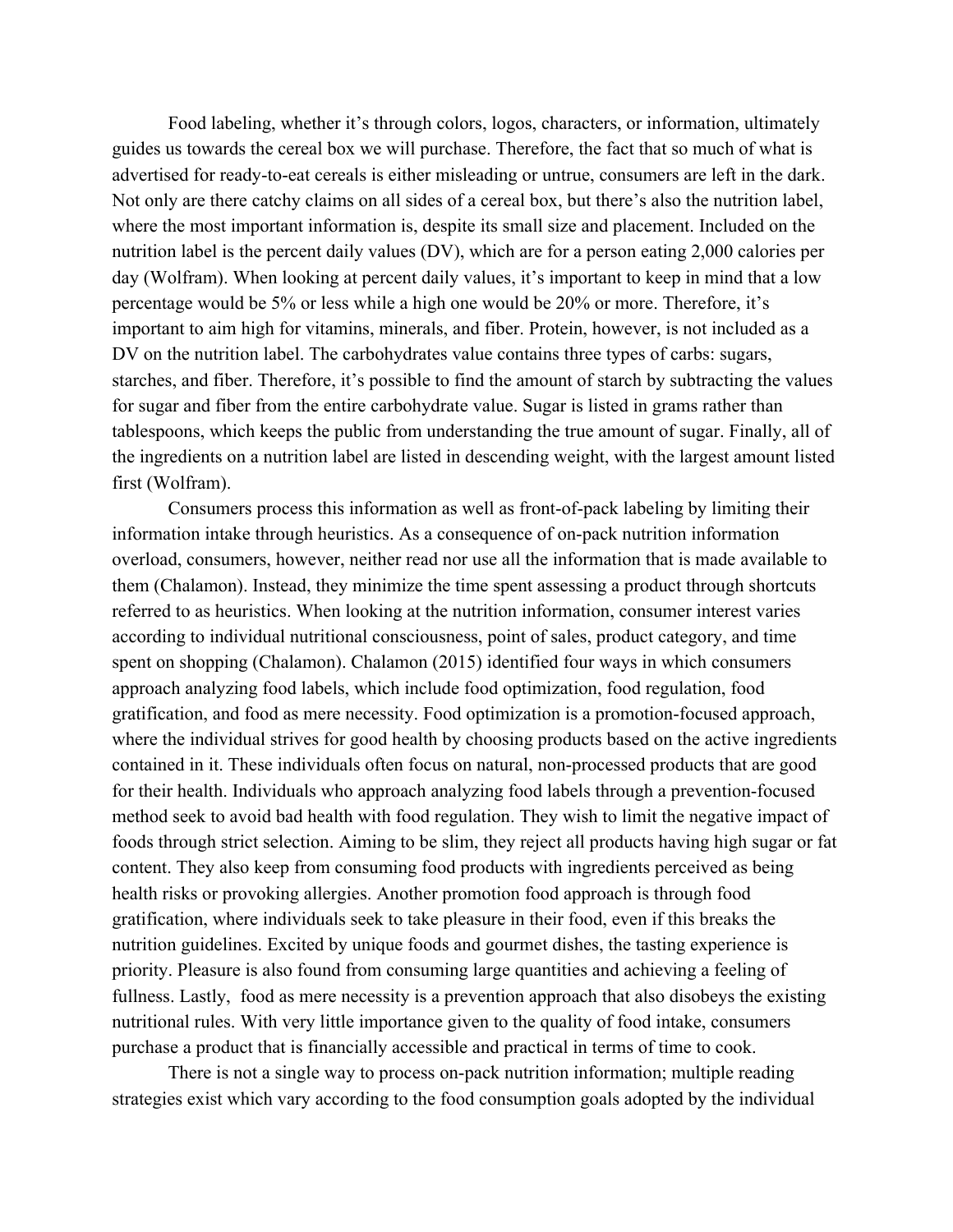consumer. Additionally, there may be other aspects that influence a consumer's food choices. Diet may also depend on income, availability, culture, geographical reasons, environmental concerns, food prices, individual preferences, social, and economic factors (*Healthy Diet*).

Going along with the four different types of approaches consumers take to purchasing food, there are also two biases that come into play: the negative and optimism biases. The negative bias is an overestimation of the negative nutrients contained in the product such as fats or sugars. This gives the consumer an overall negative impression of the product, which may be falsely justified. On the other hand, the optimism bias is an underestimation of these negative components and an overall focus on the positive ingredients, such as vitamins or natural products. This interpretation can also come from deceptive serving size or the marketing and labeling of the product. Through these biases, different interpretations of food labeling, and other factors, consumers are guided towards making particular purchases. Some give more weight to certain factors than others, through a spectrum of different factors influencing this choice.

In terms of the product, ready-to-eat cereals can present information on their boxes through several different types of claims. Two highly utilized claims are nutrient and health-related. Nutrient claims highlight the benefits that can be attained by eating the product. Similarly, a health claim suggests a relationship between one of the food constituents in the product and a positive effect on consumer health, many times related to weight loss or digestion. Health claims can also take the form of listing healthy ingredients in the product name such as "vitamins," "minerals", dietary fiber" and widely advertised "whole grain." Clean labeling claims can also be made which emphasize the product's lack of negative ingredients, such as food additives, allergens, genetically modified organisms or sugar and salt. Additional claims that can be made are whole grain and organically certified (Maschowski). These claims are highlighted through the labeling of cereals and can play an impactful role in a consumer's choice of one cereal over another. However, many of these claims can be misleading and confusing to the public. For example, Schwartz et al. demonstrated that cereals with nutrition claims did not have better overall nutrition profiles. In other instances, cereals that claimed to be low in one negative nutrient were oftentimes higher in another negative nutrient, which certainly misleads consumers to believing that product is healthy. For example, Hampshire et al. showed that low-fat cereals had less fat than those with a fat claim, but did not differ in their sugar, dietary fiber or sodium content. While a cereal may present packaging that highlights the product as being whole grain or high in fiber, it may also contain a great amount of sugar and salt. Consumers expect that cereals containing these positive claims are overall better compared to other cereals lacking them, which oftentimes is not the case. Another misleading aspect of cereals is the different serving sizes. Often, companies will make their serving sizes smaller in order to give the impression that the negative ingredients are in smaller amounts. It's also been found that the serving sizes for children are too small and in most cases children consumed twice the amount of the recommended serving.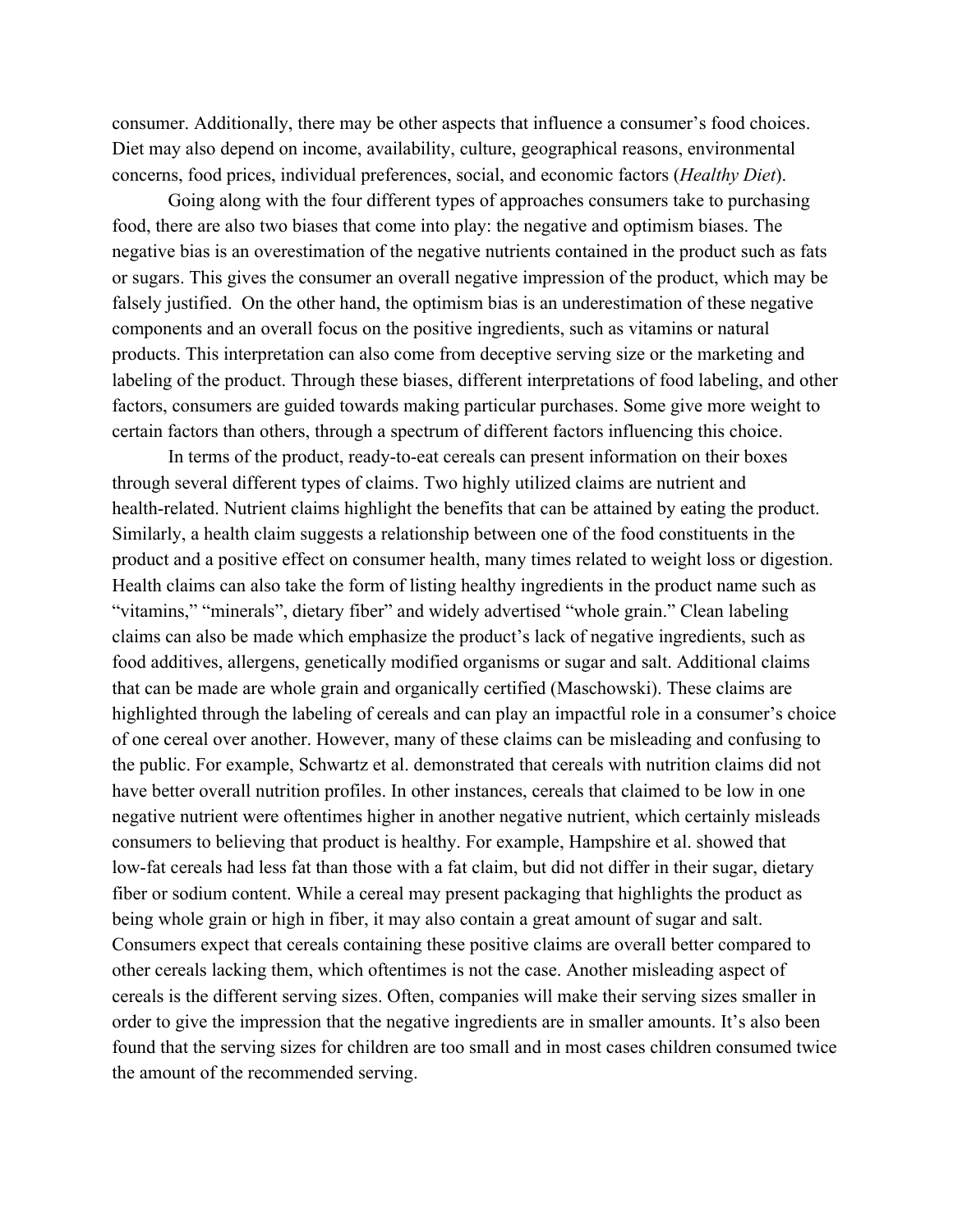It's obvious that there is information coming from right and left at consumers urging them to purchase one brand over another. Through different health and nutrient claims, marketing, and misleading information, it can be almost impossible to choose what is or is not healthy. Not only this, but the concept of a healthy diet is a very abstract idea. It can also vary depending on sex, demographics, age, or pre-existing conditions. There are also several different organizations that provide unique suggestions on health information. These include the World Health organization, the US Dietary Guidelines, the Academy of Nutrition and Dietetics along with many other forms sources of health information. Therefore, the goal of this section is to provide guidelines for what is nutritious.

Food can be categorized in order to make it easier to understand the guidelines to be healthy. The largest subcategory breaks food into two group: macro and micronutrients. Like the name suggests, macronutrients are needed in large amounts and include water, proteins, carbohydrates, and fats. Micronutrients are needed in smaller amounts and include vitamins, minerals, and amino acids. These nutrients can be consumed largely through fruits and vegetables, and can certainly be supplied to the body without the consumption of processed foods like cereal.

Fruits and vegetables should be consumed in the largest proportions throughout the day because of their rich content of vitamins and minerals, making them the most beneficial to the body. At the same time, they are also low in fats and calories, and have no cholesterol which all should be limited in one's diet. Higher intakes of fruits and vegetables have also been associated with healthier lifestyles (*"Introduction"*). MyPlate, which used to recommend a food pyramid, but has recently switched to a plate graphic, recommends that half your plate should be fruits and vegetables at every meal. The WHO recommends five portions of fruits and vegetables in order to ensure adequate intake of fiber and reduce the risk of chronic disease. Contained in vegetables are the key nutrients potassium, vitamin A, vitamin C, vitamin K, copper, magnesium, vitamin E, vitamin B6, folate, iron, manganese, thiamin, niacin, and choline. Different types of vegetables contain a unique composition of these nutrients. For example, dark leafy greens are a great source of vitamin K while red and orange vegetables contain a large amount of vitamin A. All vegetables contain some amount of fiber, which is important for lowering the risk of heart disease while also providing a feeling of fullness without excess calories (Myplate).

Protein should be eaten in 5 ½ ounce-equivalents per day for a 2,000 calorie diet (*Introduction*). Protein can be obtained through seafood, meats, poultry, eggs, nuts, and soy. In meat, heme iron is more bioavailable than the plant non-heme iron. Proteins also provide the body with important vitamins and minerals including B vitamins, selenium, choline, phosphorus, zinc, copper, vitamin D, and vitamin E (*Introduction*). Specifically, eggs are a great source of choline, and nuts and seeds are high in vitamin E, especially brazil nuts. Additionally, seafood provides a source of omega-3 fatty acids. When considering red meat to poultry, it is important to recognize that meats provide the greatest source of zinc, while poultry provides niacin.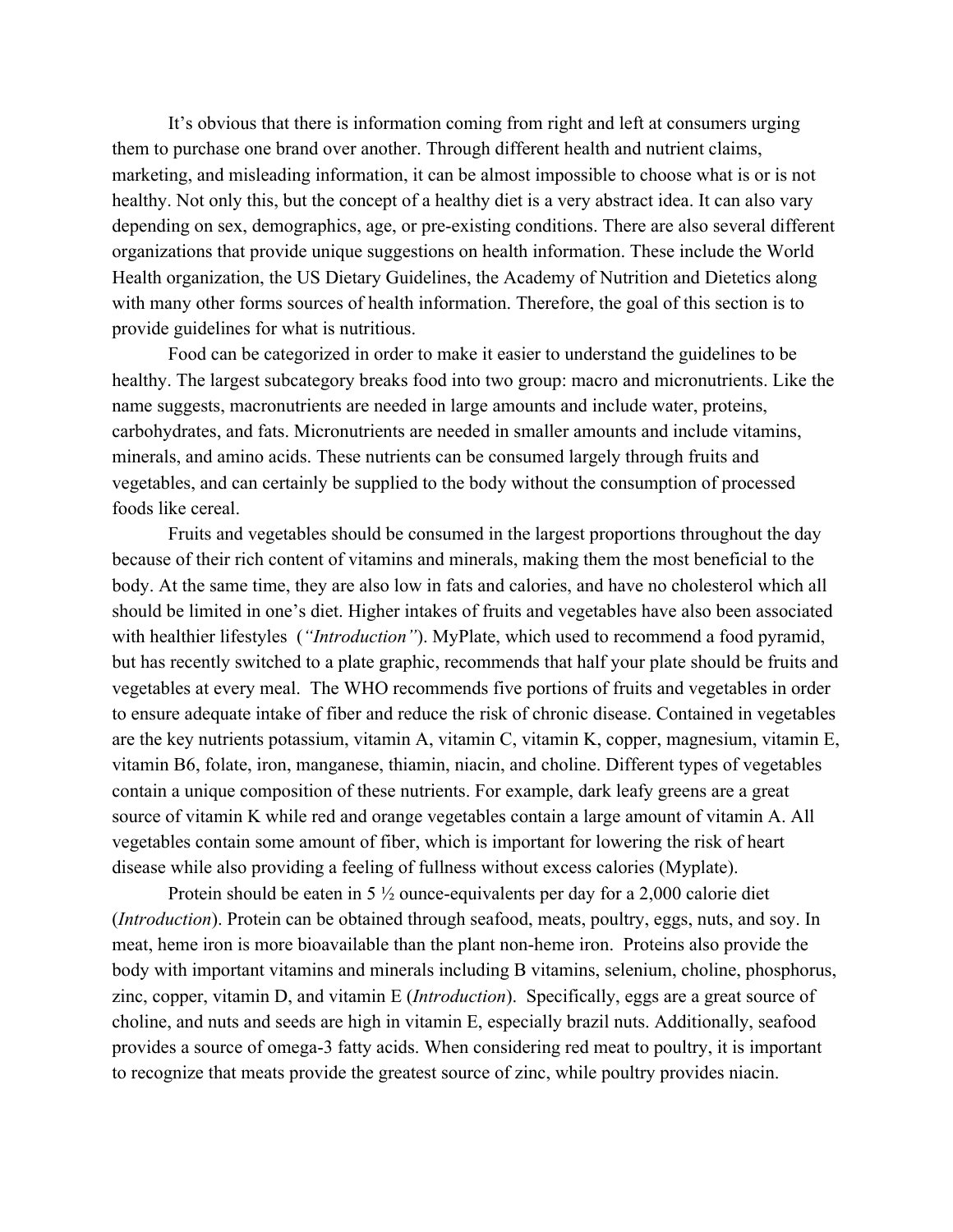With a 2,000 calorie diet, it is recommended that one should consume 6 ounce-equivalents per day, with at least half of these servings being whole grain (*Introduction*). Whole grains are more nutritious compared to white refined grains. When the grain is refined, the bran and germ of the kernel is removed, which removes the iron and dietary fiber. Specifically, the bran and germ account for most of the fiber, oil, B vitamins and 25% of the protein in grains. Additionally, they contain zinc, manganese, folate, magnesium, copper, thiamin, niacin, vitamin B6, phosphorus, selenium, riboflavin and vitamin A. While some refined grains may be enriched through a process that adds iron and four B vitamins back into them, it is more desirable to consume them unrefined. Whole grains include quinoa, brown rice, barley, buckwheat, oatmeal, and bulgar. These carbohydrates should replace sources of refined grains, such as white bread, pasta, tortillas, and white rice.

The dairy group contains milk, yogurt, cheese, and soy products (*Introduction*). This does not include plant milks, such as almond or coconut milk. It is recommended that adults have 3 cup equivalents of dairy per day. The nutrients contained in dairy products include calcium, phosphorus, vitamin A, vitamin D (in products fortified with vitamin D), riboflavin, vitamin B12, protein, potassium, zinc, choline, magnesium, and selenium (*Introduction*). Additionally, fat-free options provide these nutrients without the excess calories found in higher fat options. Yogurt and milk should also be selected over cheese, since they contain less saturated fats and sodium.

Fats should be consumed sparingly in one's diet. In adults, reducing the amount of total fat intake to less than 30% of total energy intake helps prevent unhealthy weight gain (*Healthy Diet*). When saturated fats are reduced to less than 10% of the energy intake in one's diet and trans fats are lowered to less than 1%, the risk of chronic disease is greatly lessened. Therefore, when consuming fats, one should look for unsaturated rather than saturated or trans fats. In fact, when saturated fats are replaced with unsaturated fats, there is a reduced risk of cardiovascular disease (*Introduction*). Instead of consuming solid fats, one should opt for oils, which are naturally present. On a 2,000-calorie diet, one should consume 27 grams or about 5 teaspoons of oils per day. Oils can be extracted from plants, such as canola, corn, olive, peanut, safflower, soybean, and sunflower oils. They are also naturally present in foods like nuts, seeds, seafood, olives, and avocados. Specifically, fish offer omega-3 fatty acids which are important for good health (Myplate). Out of all fats, trans fats are the worst to consume. They are produced through hydrogenation, changing the cis chemical formation to a trans conformation. They are associated with an increased risk of cardiovascular disease. Trans fats can be found in some desserts, microwave popcorn, frozen pizza, margarine, and coffee creamers.

In addition to sugar, salt is another food product that Americans tend to overuse. It is recommended that one consumes less than 5 grams of sodium per day (*Healthy Diet*), or less than 2,300 milligrams of sodium per day (*Introduction*). On average, most consumers have an average of 9-12 grams of salt per day. At the same time, we lack potassium in our diets. This combination of high salt consumption and insufficient potassium intake (less than 3.5 grams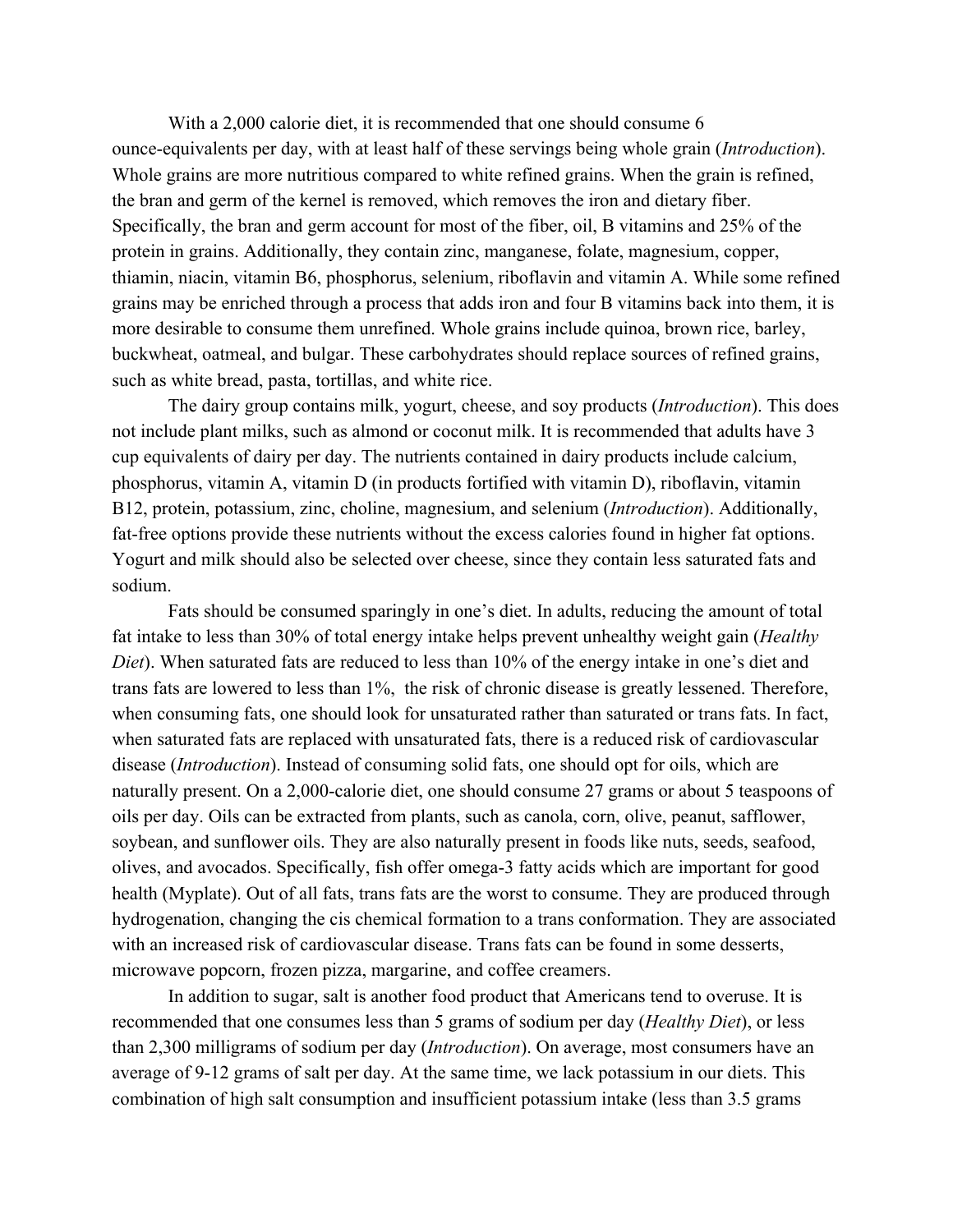per day) results in increased blood pressure and risk of heart disease and stroke (*Healthy Diet*). Potassium, which can be ingested through fruits and vegetables, has the ability to lessen the negative effects of elevated sodium consumption on blood pressure (*Healthy Diet*).

Finally, this paper has largely examined the negative impacts of sugar in breakfast cereals, and therefore, should obviously be limited in one's diet. Sugar provides no nutritional benefit other than a quick boost of energy due to elevated glucose levels. Therefore, many people refer to sugar as "empty calories" because it simply adds calories without any nutritional benefits (*Introduction*). Therefore, one should consume less than 10% of calories per day from added sugars (*Introduction*). An additional reduction to less than 5% of total energy intake provides additional health benefits (*Healthy Diet*). Therefore, sugar should come from natural sources, such as fruits.

In order to substantiate the information collected in this paper, 18 different cereal boxes were analyzed and their nutrition information was assessed. The "best" and "worst" cereals for each nutrition category were determined by their serving size relative to the amount of a given nutrient. The 18 cereals analyzed were Cheerios, Fruity Cheerios, Cocoa Puffs, Honey Nut Chex, Trix, Cheerios Protein, Rice Krispies, Special K Chocolatey Delight, Special K Red Berries, Apple Jacks, Frosted Flakes, Mini Wheats, Smart Start, Shredded Wheat, Honey Bunches of Oats, Great Grains, Life, and Grain Berry. In terms of calories, cereals ranged from 100 to 220 calories per 0.75 to 1.25 cups. The lowest calorie cereals, with 100 calories per cup, were Apple Jacks and Cheerios. The highest calorie amount was Cheerios Protein at 220 calories per 1.25 cup serving. The lowest fat amount, at 0g was Rice Krispies, while the highest fat value was 4.5 grams contained in Cheerios Protein. The highest sodium content was 200mg per 1 cup contained in Smart Start cereal. Both Shredded Wheat and Mini Wheat contained 0mg of sodium, making them the most favorable in this category. Shredded Wheat also had the lowest amount of sugar at 0g per 1.25 cup serving size. On the other hand, Kellogg's Smart Start cereal contained 14g of sugar per 1 cup serving size. Cheerios Protein also had a high level of sugar at 16g per 1.25 cup serving. Kellogg's Rice Krispies had the lowest amount of fiber, at 0g per 1.25 cup serving, while Shredded Wheat had the greatest amount at 9g per 1.25 cup serving. Not surprisingly, Cheerios Protein had the greatest amount of protein at 7g per 1.25 cup serving. Apple Jacks and Trix had the lowest amount of protein at just 1g per 1 cup servings.

These cereals were concentrated under a few major food companies. Of the 18 cereals, 7 of them were produced by Kellogg's. Coming close, General Mills produced 6 of the cereals. Post produced 3 of the cereals while Quaker produced one and The Silver Palate produced another. Thus, it is seen how breakfast cereals are monopolized by a few companies.

Overall, General Mills Cheerios Protein seemed to score the worst in terms of negative nutrients, having the greatest amounts of calories, fat, sodium, and sugar. At the same time,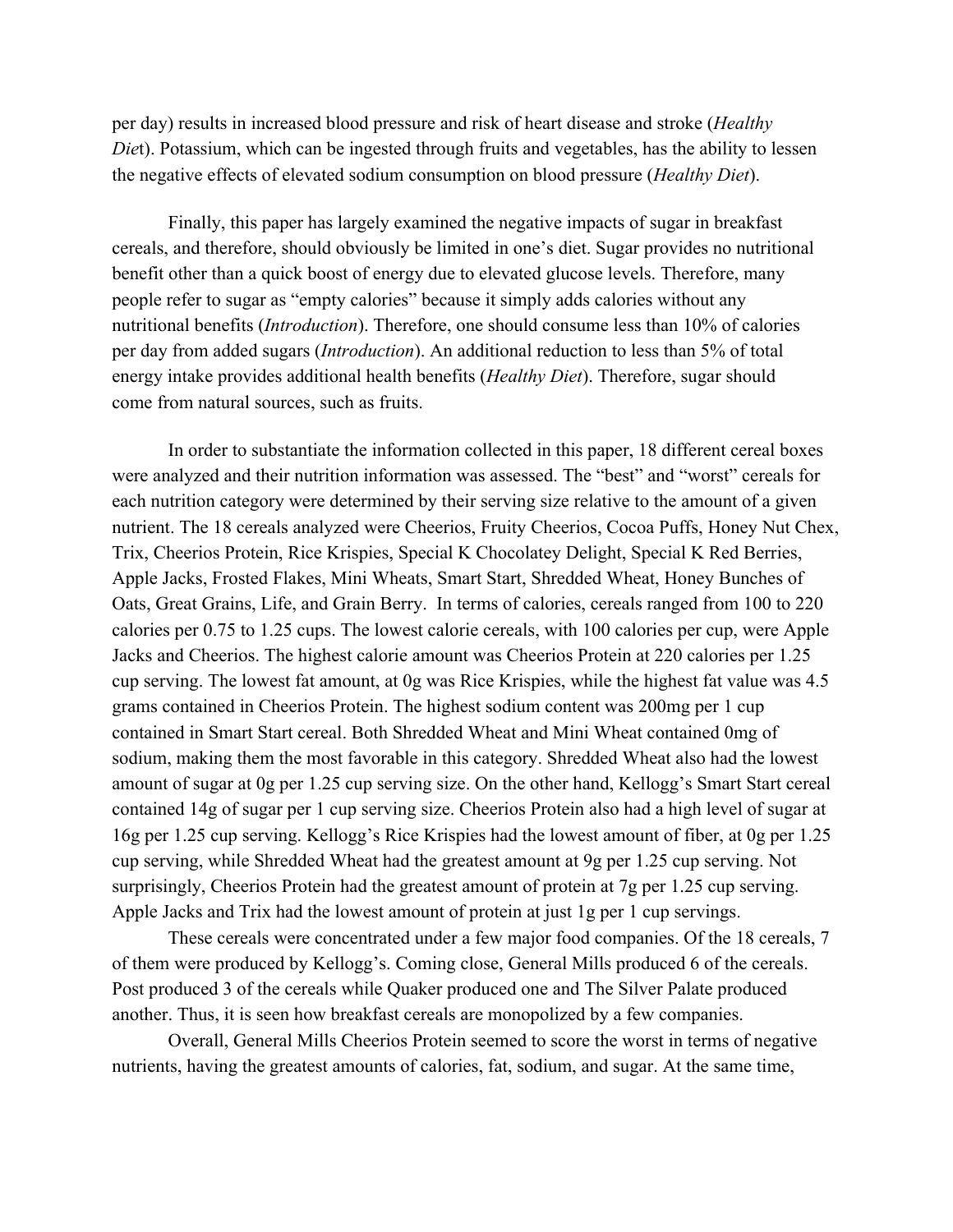however, it had the highest amount of protein. Post Shredded Wheat seemed to score the best in having the least amount of sugar and sodium while also having the highest amount of fiber.

The packaging claims of these cereals were also assessed, including fiber, whole grain, gluten free, nutrient, heart, and sugar claims. All of the five fiber claims were made by Kellogg's cereals. These included Apple Jacks, Smart Start, Special K Red Berries, Special K Chocolately Delight, and Mini Wheats. These all contain 3 grams of fiber, with the exception of Mini Wheats which contains 5 grams. Interestingly, the cereal which had the highest amount of fiber, Post Shredded Wheat, did not contain any fiber claims. Other cereals which had higher amounts of fiber, such as Post Great Grains and Kellogg's Mini Wheats, which both contain 6 grams of fiber, did not contain any claims either. More than half of the cereals made whole grain claims, across all of the food production companies, potentially highlighting an important point of sale for consumers. Gluten free claims were made by four cereals, three of which are produced by General Mills: Honey Nut Chex, Cheerios, and Fruit Cheerios. Post's Honey Bunches of Oats also claimed to be gluten-free. Other cereals claimed to contain various nutrients. Kellogg's Smart Start claimed to have antioxidants and protein. However, this cereal was not one of the ones containing a large amount of protein, at only 4 grams per 1 cup serving. Additionally, Kellogg's Smart Start ranked the highest in sodium and sugar, which makes the cereal somewhat undesirable, although it may attract positive response from the antioxidant and protein claims. The Silver Palate's Grain Berry claimed to contain antioxidants. This may be seen as misleading because the cereal does not contain any actual berries that would be a natural source of antioxidants, but has rather been enriched. Both Kellogg's Special K Red Berries and Special K Chocolately Delight claimed to have folic acid and vitamin D, which isn't unusual because cereals are often fortified with folic acid, which is an important nutrient during pregnancy. General Mills Fruity Cheerios, General Mills Cheerios Protein, Kellogg's Mini Wheats claimed to have a positive effect on heart health. However, Cheerios Protein scored the worst in sugar, sodium, fat, and calories, which certainly makes this claim questionable. More than half of the cereals made claims that their products were natural or contained no artificial flavors. Trix and Honey Nut Chex claim to have no high fructose corn syrup. However, Honey Nut Chex does list sugar, honey, and molasses in the ingredients, which are all forms of sugar, containing an overall high amount of sugar at 9g. Trix lists both sugar and corn syrup in the ingredients and contains a high amount of sugar at 10g. Thus, this may be misleading because although the cereal may not contain high fructose corn syrup, it does in fact, contain other forms of sugar. No calorie claims were made, which may represent a change in the value consumers have in a low-calorie cereal or this could be simply because the cereal already has the calorie amount pictured on the front of the box.

Clearly, this small sample of ready-to-eat cereals presents numerous examples of misleading packaging. Although it's true some of the cereals, such as Cocoa Puffs, Life, and Honey Bunches of Oats were all around average in their nutritional values, it would still be more desirable to choose a different breakfast. Rather than a processed food, fruits and vegetables are